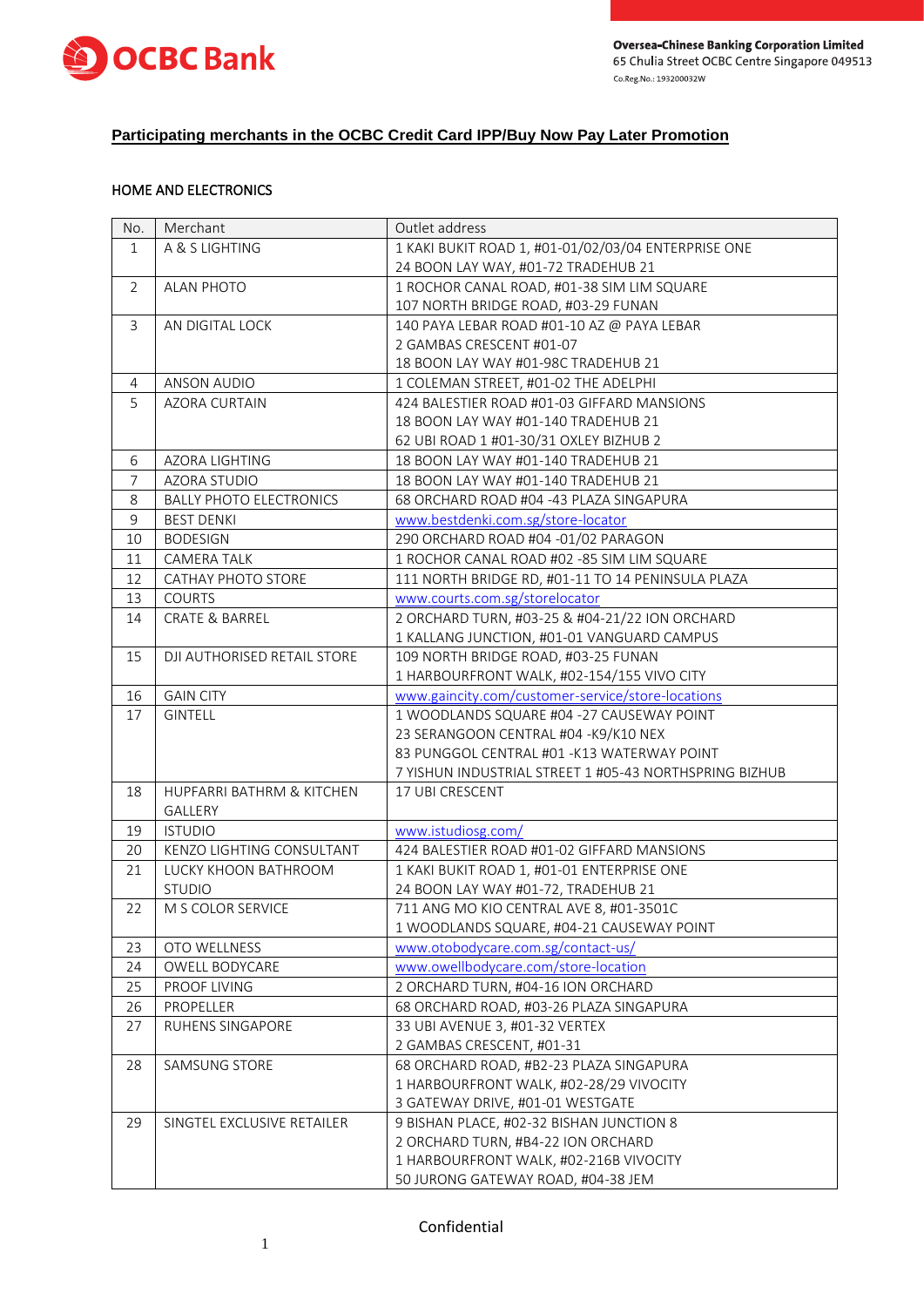

|    |                       | 90 HOUGANG AVE 10, #04-17 HOUGANG MALL             |
|----|-----------------------|----------------------------------------------------|
|    |                       | 51 UPPER SERANGOON ROAD, #01-07 THE POIZ CENTRE    |
|    |                       | 1 SENGKANG SQUARE, B1-08 COMPASS ONE               |
| 30 | <b>SLR REVOLUTION</b> | 5 COLEMAN STREET #01 -03 EXCELSIOR SHOPPING CENTRE |
|    |                       | 63 JURONG WEST CENTRAL JP2 #03-18 JURONG POINT     |
| 31 | <b>TAPZ BOUTIQUE</b>  | 424 BALESTIER ROAD #01-06 GIFFARD MANSIONS         |
| 32 | <b>XZQT</b>           | 8 PANDAN CRESCENT, #01-05                          |
|    |                       | 1 KAKI BUKIT ROAD, #01-19/20 ENTERPRISE 1          |
|    |                       | 3 TEMASEK BOULEVARD, #02-405/406 SUNTEC CITY MALL  |
|    |                       | 290 ORCHARD ROAD, #04-06/07/49 PARAGON             |
| 33 | ZYM OFFICIAL STORE    | 83 PUNGGOL CENTRAL, #B1-33 WATERWAY POINT          |
|    |                       | 1 HARBOURFRONT WALK, #02-216C VIVOCITY             |
|    |                       | 50 JURONG GATEWAY ROAD, #04-38 JEM                 |

### FASHION

| No.            | <b>MERCHANT</b>         | <b>OUTLET ADDRESS</b>                                     |
|----------------|-------------------------|-----------------------------------------------------------|
| $\mathbf{1}$   | <b>HAPPY WALKER</b>     | www.happywalker.com.sg/locate-us/                         |
| $\overline{2}$ | <b>HUSH PUPPIES</b>     | www.hushpuppies.sg/storelocator                           |
| $\overline{3}$ | MO:DA                   | 304 ORCHARD ROAD #02-11 LUCKY PLAZA                       |
| $\overline{4}$ | <b>RECOIL</b>           | https://recoil.sg/pages/stores                            |
| 5              | <b>MELISSA</b>          | 501 ORCHARD ROAD, #B2-03 WHEELOCK PLACE                   |
|                |                         | 2 JURONG EAST ST 21, #02-49A IMM                          |
|                |                         | 10 PAYA LEBAR ROAD, #01-10 PAYA LEBAR QUARTER             |
|                |                         | 10 SINARAN DRIVE, #01-139/145 SQUARE 2                    |
| 6              | OUTSIDE+                | 2 ORCHARD TURN, #B2-49A ION ORCHARD                       |
| $\overline{7}$ | PANDORA JEWELLERY       | https://stores.pandora.net/en-sg                          |
| 8              | SOUTHAVEN               | 501 ORCHARD ROAD, #B1-04 WHEELOCK PLACE                   |
|                |                         | 435 ORCHARD ROAD, #01-04 TO 07 WISMA ATRIA                |
|                |                         | 176 ORCHARD ROAD, #02-36 TO 39 THE CENTREPOINT            |
|                |                         | 80 MARINE PARADE ROAD, #01-43 TO 46 PARKWAY PARADE        |
| 9              | <b>SUITSUPPLY</b>       | 2 ORCHARD TURN, #03-14B/15 ION ORCHARD                    |
| 10             | THE EDITOR'S MARKET     | 313 ORCHARD RD, #03-01 TO 08, 313 SOMERSET                |
|                |                         | 201 VICTORIA STREET, #01-04 BUGIS+                        |
|                |                         | 3 GATEWAY DRIVE, #02-46 WESTGATE                          |
|                |                         | 10 TAMPINES CENTRAL 1, #02-15/16 TAMPINES 1               |
| 11             | TOM&STEFANIE            | 1 BUKIT BATOK CENTRAL LINK, #01 - 32 & #02-01 WEST MALL   |
|                |                         | 900 SOUTH WOODLANDS DRIVE, #02-03 WOODLANDS CIVIC         |
|                |                         | <b>CENTRE</b>                                             |
|                |                         | 3 SIMEI STREET 6, #02 - 25 EASTPOINT MALL                 |
|                |                         | 10 PAYA LEBAR ROAD, #03 - 18 PAYA LEBAR QUARTER           |
|                |                         | 17 PETIR ROAD, #B1 - 42/43 HILLION MALL                   |
|                |                         | 1 JURONG WEST CENTRAL 2, JP2 #03 - 12 JURONG POINT        |
| 12             | <b>WACOAL SINGAPORE</b> | www.wacoal.com.sg/content/webpages/wacoal-store-locations |

### WATCHES AND JEWELLERY

| No. | Merchant       | Outlet address                             |
|-----|----------------|--------------------------------------------|
|     | ALL WATCHES    | 435 ORCHARD ROAD #01-16 WISMA ATRIA        |
|     |                | 200 VICTORIA STREET #01-104 BUGIS JUNCTION |
|     |                | 133 NEW BRIDGE ROAD #01-21 CHINATOWN POINT |
|     | <b>APTIMOS</b> | 133 NEW BRIDGE ROAD #01-22 CHINATOWN POINT |
|     |                | 304 ORCHARD ROAD #B1-116/117 LUCKY PLAZA   |